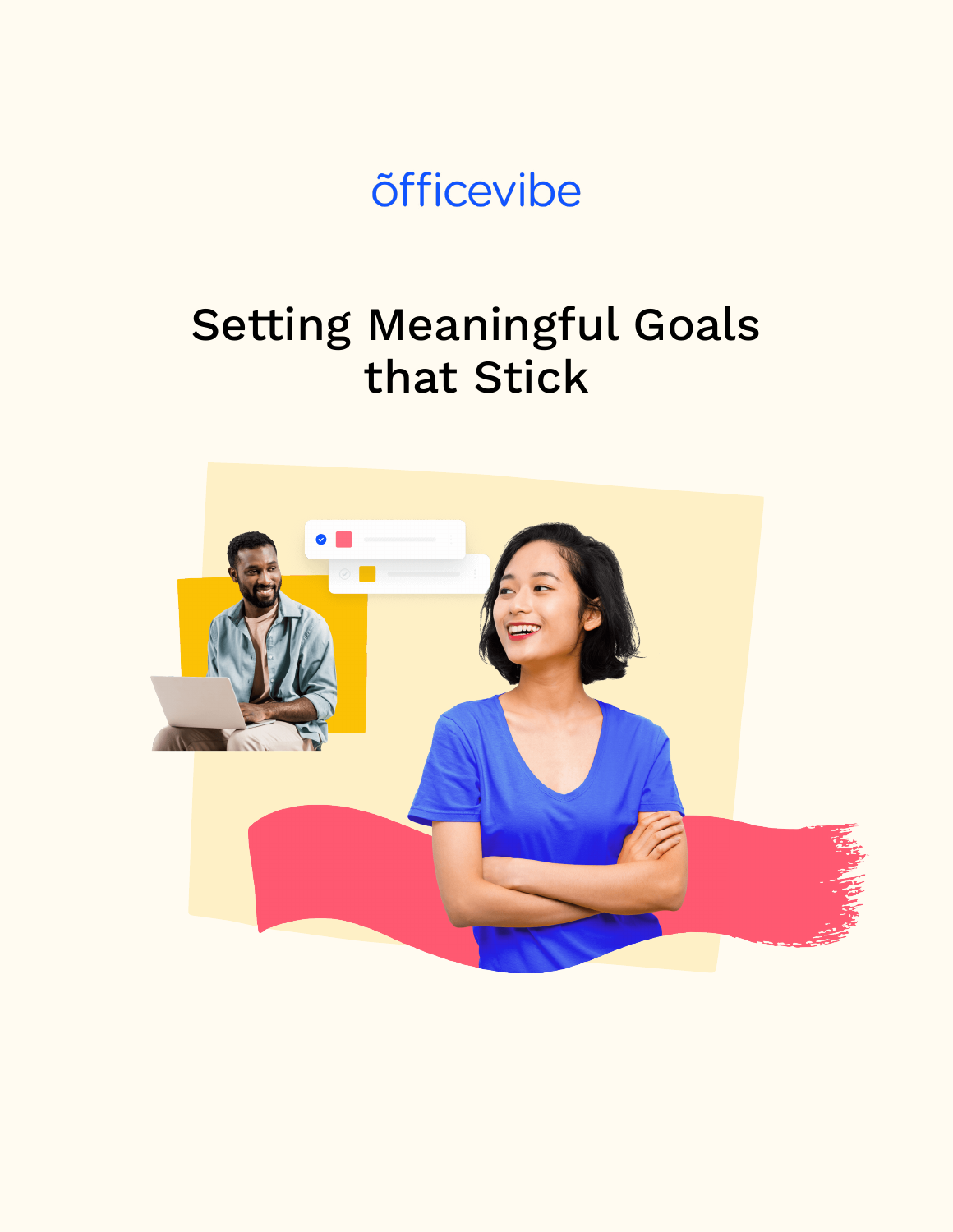## A Two-Part Framework for Employees and Managers

Understanding how people want to grow in their role, and working collaboratively to set the goals needed to get there is the foundation to individual and team performance.

This two-part framework will guide your employees through a self-reflection that will offer them, and you, a full picture of how they want to develop in their role. The insights from the reflection will help you concretize individual goals together, and understand how they will contribute to the team objectives, and the company strategy at large.



## Refer to this chart when brainstorming and setting goals:



#### õfficevibe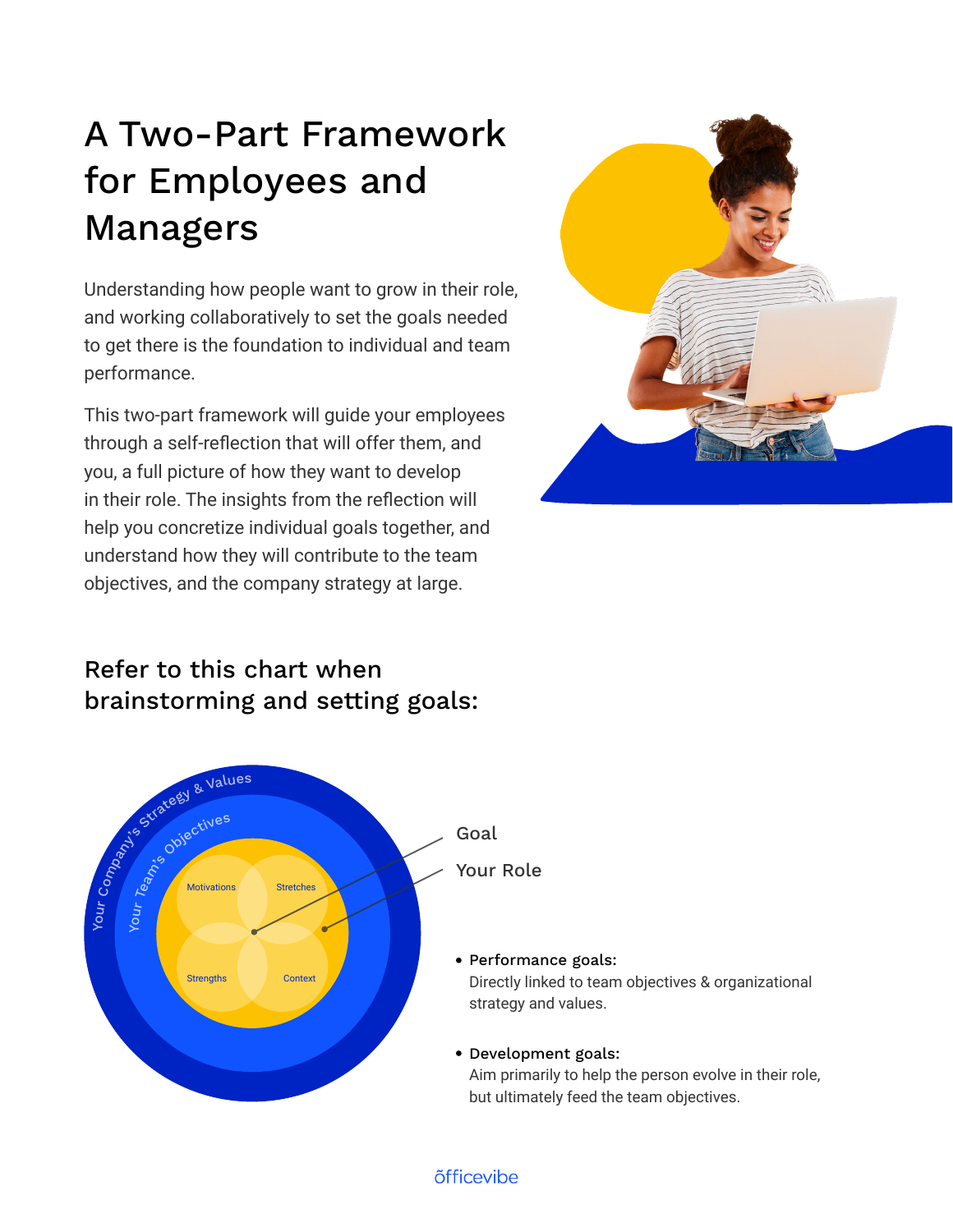## What to Expect in the Goal Setting Process [Manager and Employee]:

### STEP 1

Team members are invited to fill out the Employee Self-Reflection Exercise, brainstorm on their goals, then share it with their manager.

#### STEP 2

Once it's been shared, the manager can take the time to read the team member's responses to the selfreflection and brainstorm on potential goals for that person.



#### STEP 3

In a 1-1, discuss the brainstormed goals, then use the **Collaborative Goal-Setting Framework** to concretize and prioritize goals for the next three months.

#### STEP 4

Follow up as needed with a formal sync to reassess goals every three months.

õfficevibe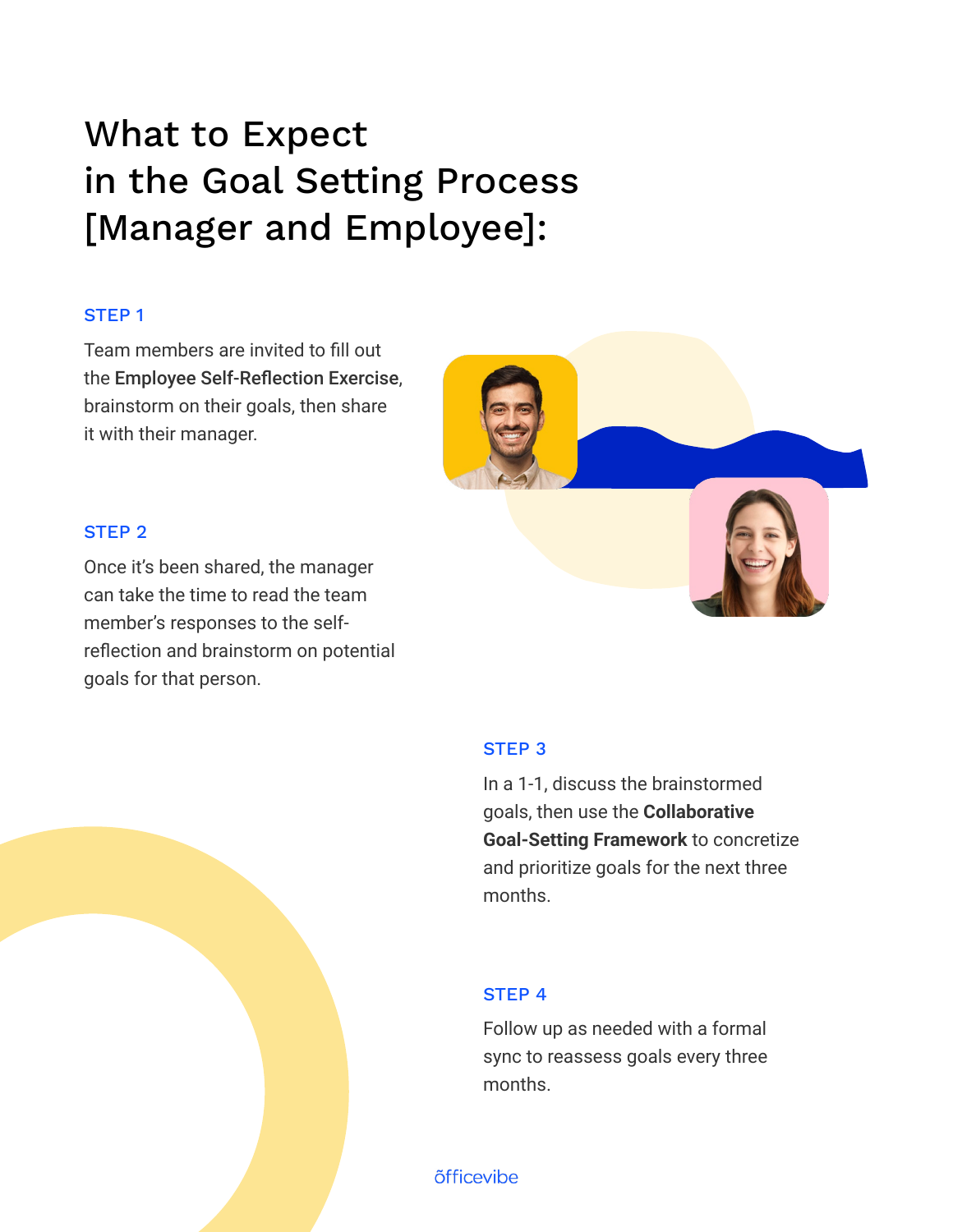# PART I: Employee Self-Reflection Exercise

Take the time to reflect on yourself and your experience at work over the past three months. This reflection or 'audit' of how you have been feeling and contributing will help you and your manager work together to create future goals that are attainable and meaningful to both you and the business. Formally revise these goals together every three months (with check-ins in between) to track progress or make changes where needed.

### What to Expect:

- **1. Self-Reflect:** Read through the questions and complete the self-reflection document. Then, brainstorm individually on the best potential goals for you. This step can take a good hour. Once that's done, share the document with your manager to let him/her know you have answered all the questions and are ready to solidify goals together in a 1-on-1 meeting.
- 2. Define Goals with your manager: During that 1-on-1, have a collaborative discussion around your reflection and proposed goals. Together, formulate and decide on clear, specific goals that will contribute to your development and performance.

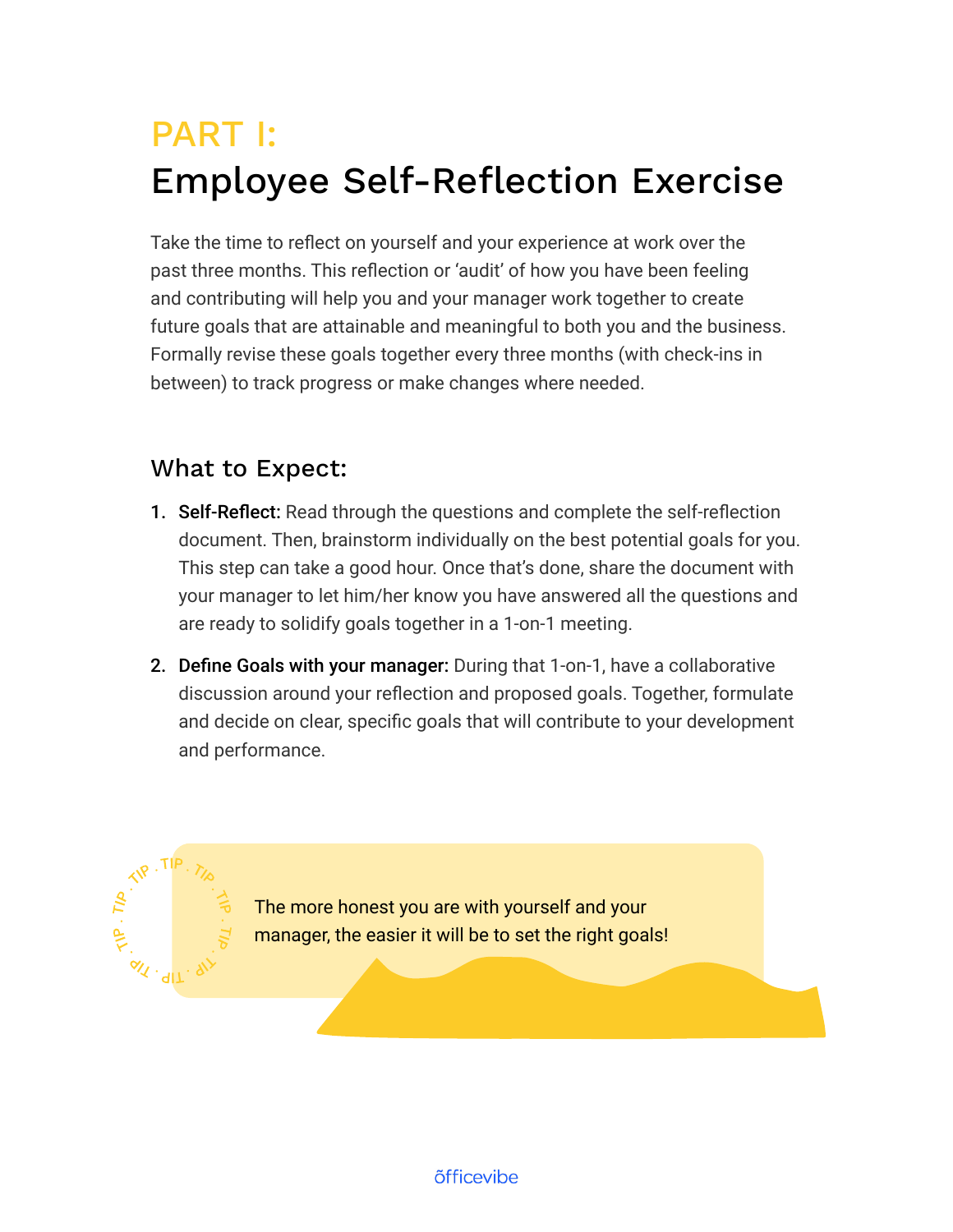## Employee Self-Reflection Exercise

## Look Back

Take an audit of how the past three months of work have been. There's no right or wrong!

- 1. How have you contributed to reaching the team's objectives?
- 2. What challenges have you faced in the last three months?
- 3. What are you most proud of in the last three months?

## About Me

#### Based on your skills, reflect on what you can work on and what might be in your way.

- 1. What are some of your greatest strengths?
- 2. What motivates you the most at work?
- 3. How do you embody your company values in your work?
- 4. Give specific examples of things you do in your work that make use of your strengths.
- 5. If the majority of your time at work is spent in a way that does not use your strengths, what could be changed?

### Look Forward

### Think about actionable goals you would like to focus on for the next few months.

- 1. How would you like to use your strengths in the future?
- 2. What is one skill that is harder for you that you could work on?
- 3. Which of our company values do you think you could embody more?
- 4. What are some potential goals that you could work on that align with your development needs, team objectives, business strategy and values?
- 5. What could help you reach these goals (support/resources/training/mentorship)?



Share your reflection with your manager, then individually brainstorm on goals before you discuss and concretize them in a formal 1-on-1. Remember to be mindful while you set goals; think of current work-life context and what is realistic for you.

### õfficevibe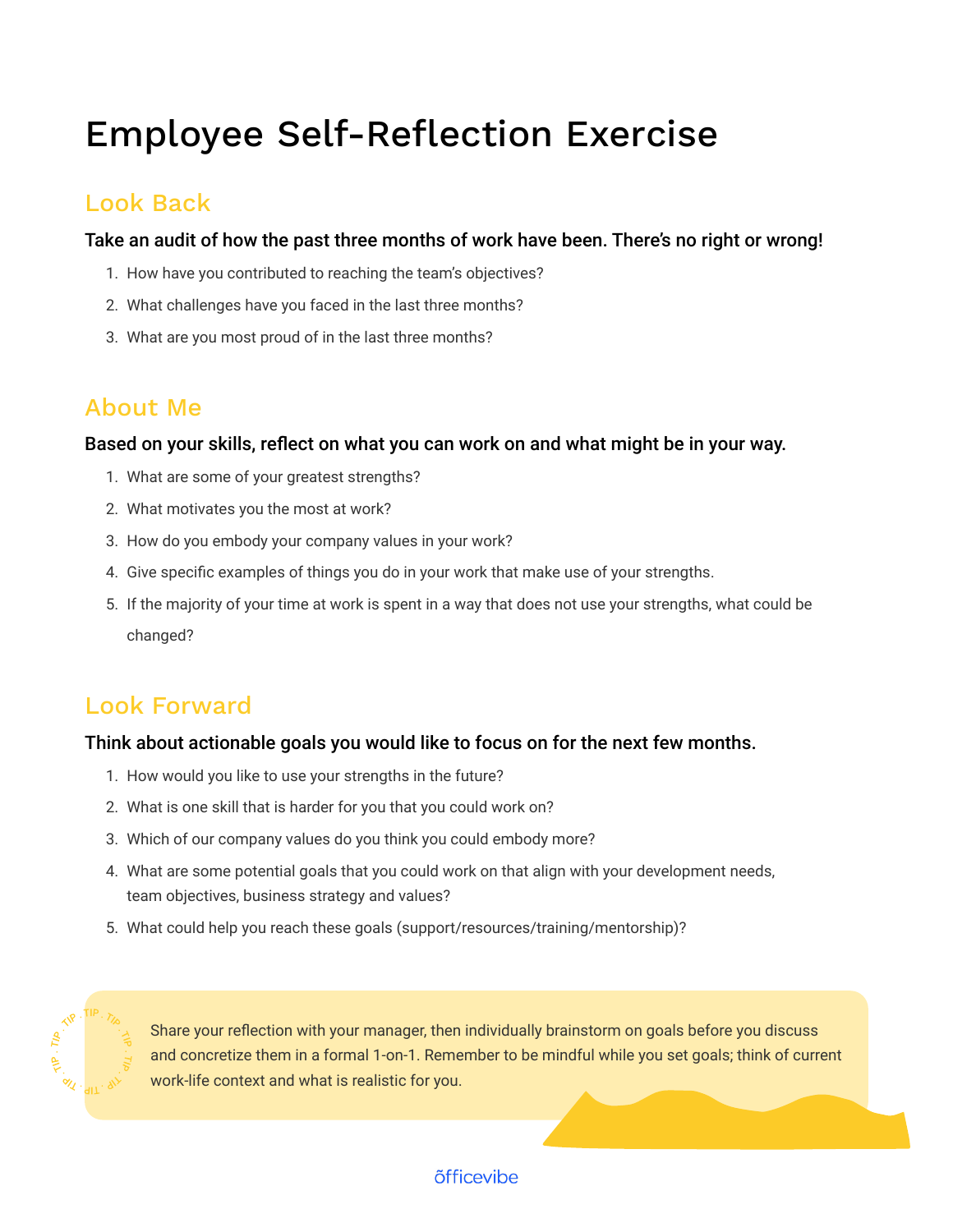# PART II: Collaborative Goal-Setting Framework

After having read your employee's self-reflection and brainstormed on goals to kick off the conversation, book a 1-on-1 with your employee to discuss their reflection together. The manager's role during this exercise is to help their employees see the bigger picture and ensure that their goals are both intrinsically motivating and aligned with business needs.



Aim to co-create 2-3 SMART goals that fall into one or both of these categories:

### 1. Performance goals:

Goals directly linked to team objectives + organizational strategy and values.

### 2. Development goals:

Goals that aim primarily to help the person evolve in their role—but ultimately feed the team objectives.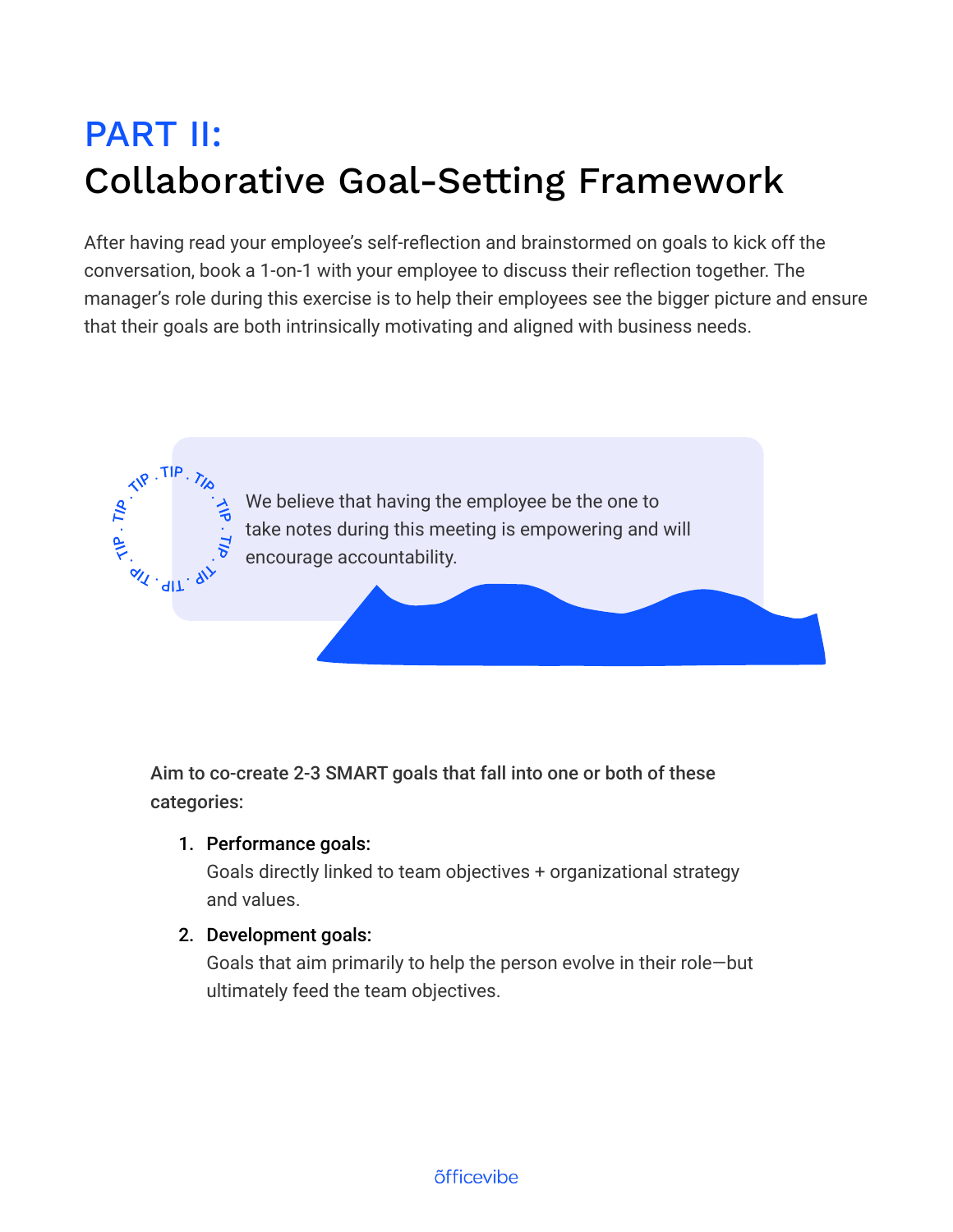## Goal Statement: *The name of your goal...*

| <b>Specific</b>    | What do you want to accomplish?                                                                                                                                                        | Your answer |
|--------------------|----------------------------------------------------------------------------------------------------------------------------------------------------------------------------------------|-------------|
| <b>Measurable</b>  | How will you and your manager know that the<br>goal has been achieved?                                                                                                                 |             |
| <b>Attainable</b>  | What makes you feel confident that this goal<br>is both attainable and challenging?<br>What could get in your way?<br>Do you need help from someone, a particular<br>tool or resource? |             |
| Relevant           | How does your objective contribute to your team<br>objective, company strategy, and/or embodying<br>its values?                                                                        |             |
| <b>Timebound</b>   | When do you aim to achieve your objective?                                                                                                                                             |             |
| <b>Category</b>    | Is this a performance goal or development<br>objective?                                                                                                                                |             |
| <b>Title</b>       | How will you formulate your goal statement?                                                                                                                                            |             |
| <b>Action Plan</b> | What are the exact next steps you need to take<br>to ensure that you are set up to reach your goal?                                                                                    |             |

**That's a wrap!** Keep track in regular 1-on-1s with a more formal assessment every three months. The key is continuous communication, transparent discussions, and teamwork!

This framework was developed with love by our Learning & Development Team.